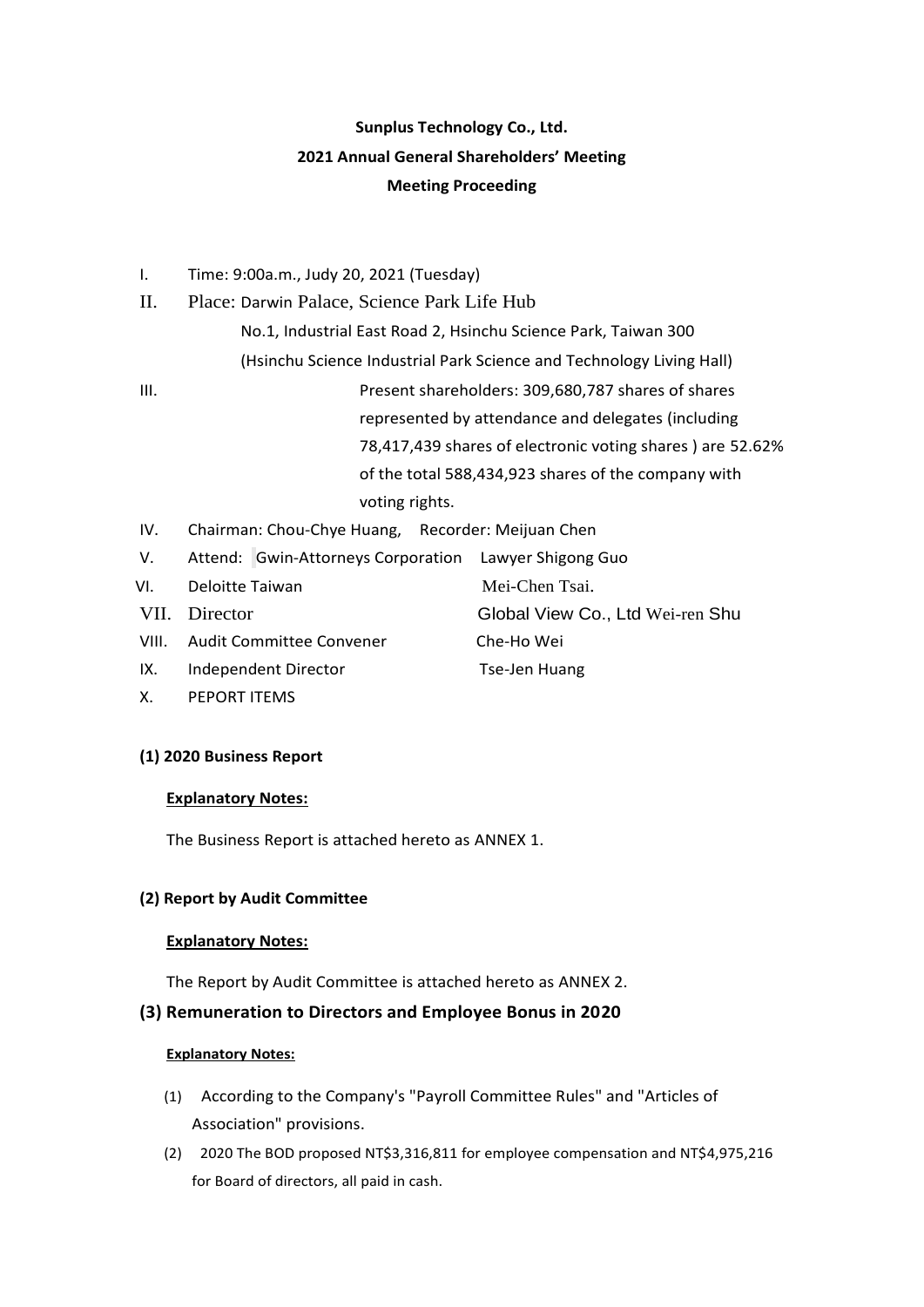# **(4) Revise the company's "Integrity Management Operation Procedures and Conduct Guidelines" report**

## **Explanatory Notes:**

In order to cooperate with the revision of laws and regulations, it is proposed to revise the company's "Integrity Management Operation Procedures and Conduct Guidelines" is attached hereto as ANNEX 3.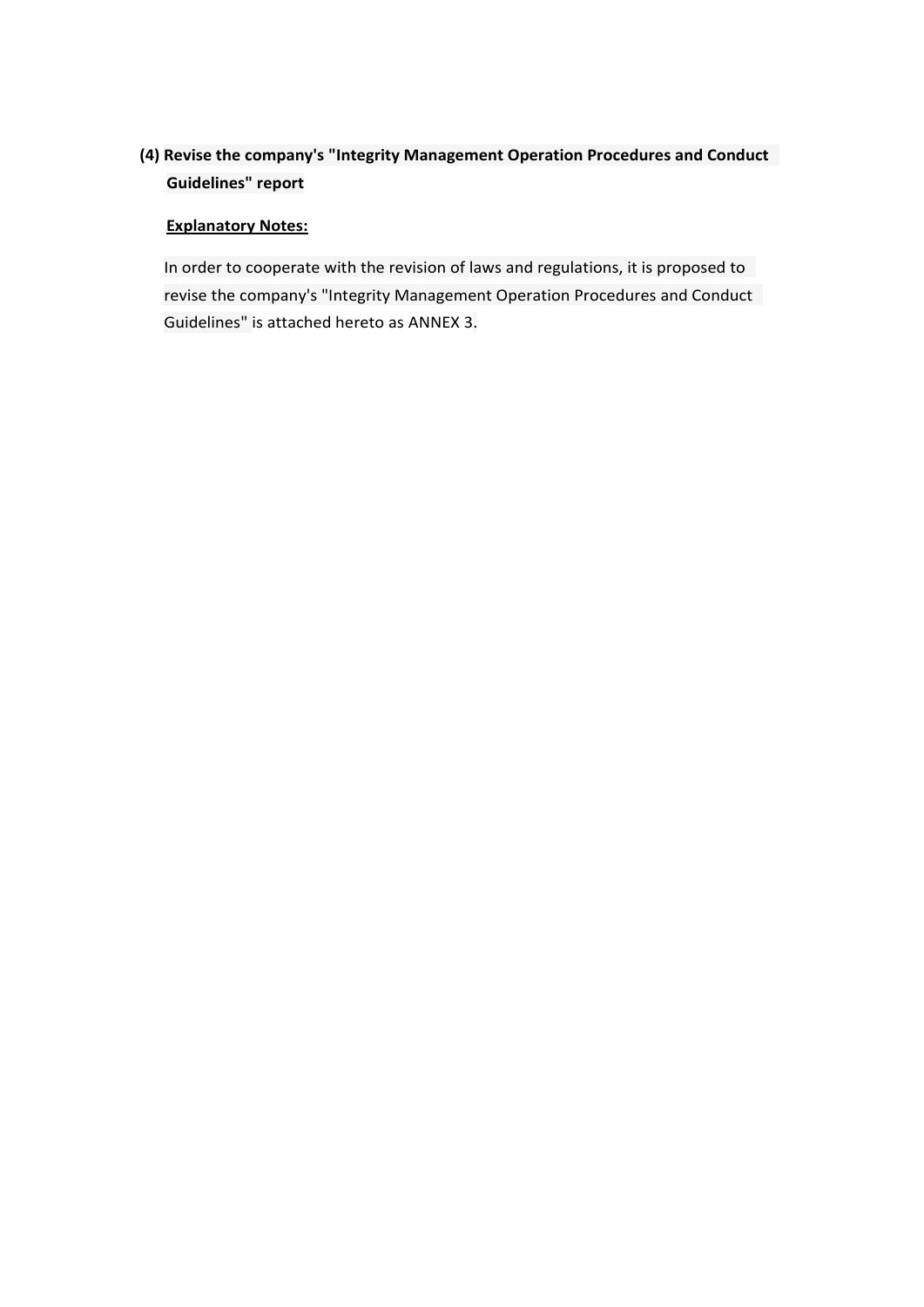#### **RECOGNITION ITEMS**

#### **(1) To Accept 2020 Business Report and Financial Statements**

(Proposed by the Board of Directors)

#### **Explanatory Notes:**

- 1. Sunplus' 2020 Financial Statements were audited by independent auditors of Deloitte & Touche and the Company's audit committee and approved by Board Meeting on 2021/03/29.
- 2. The 2020 Business Report, the Independent Auditors' Report and Financial Statements are attached hereto as ANNEX 1 and ANNEX4 to 13.

#### **Resolution:**

Explanation of voting results: Approval votes are 289*,347,157* rights (including electronic voting rights ). Disapproval votes are 83*,976* rights (All exercised by electronic vote). Invalid votes are 0. Abstention votes are 20*,249,654* rights (All exercised by electronic vote). Approval votes are 93.43% of the total309*,680,787* votes of *the attendance shareholders .*

#### **(2) Discussion on the 2020 loss allocation**

(Proposed by the Board of Directors)

#### **Explanatory Notes:**

- 1. The retained earnings of NT\$182,772 were reduced due to the investment using the equity method, and the remeasurement amount of the confirmed benefit plan was recognized as retained earnings, and the amount of retained earnings increased by NT\$6,845,781. The disposal was accumulated through other comprehensive gains and losses in equity instrument investment measured at fair value. The profit and loss are directly transferred to retained earnings and reduced by NT\$1,171,835, and the initial undistributed surplus in the later adjustment period is NT\$5,491,174.
- 2. After the company's 2020 net profit after tax, after appropriating the statutory surplus reserve of NT\$32,889,399 and the special surplus reserve of NT\$15,110,925 in accordance with the law, it plans to distribute cash for ordinary shares with the surplus available for distribution for the year 2020 The dividend per share is NT\$0.5255, which amounts to NT\$311,093,330. Cash dividends are paid up to NT\$ (rounded up below NT\$), and the total amount of the abnormal amount is included in the company's other income. The remaining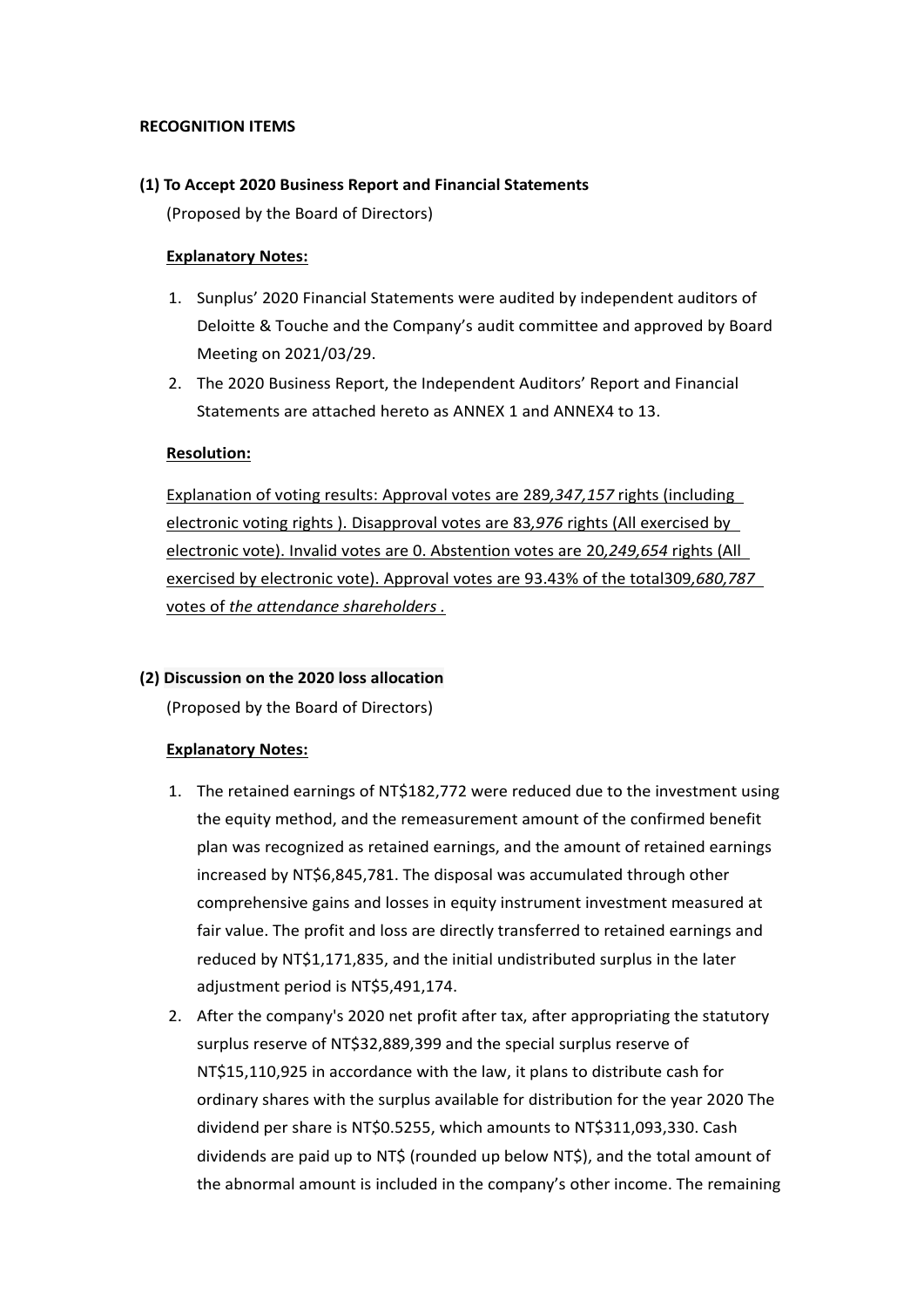undistributed surplus of NT\$22,178 will be retained for distribution in future years.

- 3. After this case is approved by the shareholders' meeting of this year (2021), it is proposed to authorize the chairman of the board to set a separate payment base date for processing.
- 4. If the company changes its share capital afterwards, which affects the number of shares outstanding, and consequently changes the shareholder's dividend rate, it is proposed to authorize the chairman of the board to adjust it. Please refer to Annex 14 of this manual for the surplus distribution table for the year 2020 (see page 44 for details)

## **Resolution:**

Explanation of voting results: Approval votes are 290*,491,003*rights (including electronic voting rights ). Disapproval votes are 166*,131* rights (All exercised by electronic vote). Invalid votes are 0. Abstention votes are *19,023,653* rights (All exercised by electronic vote). Approval votes are 93.80% of the total *309,680,787* votes of *the attendance shareholders .*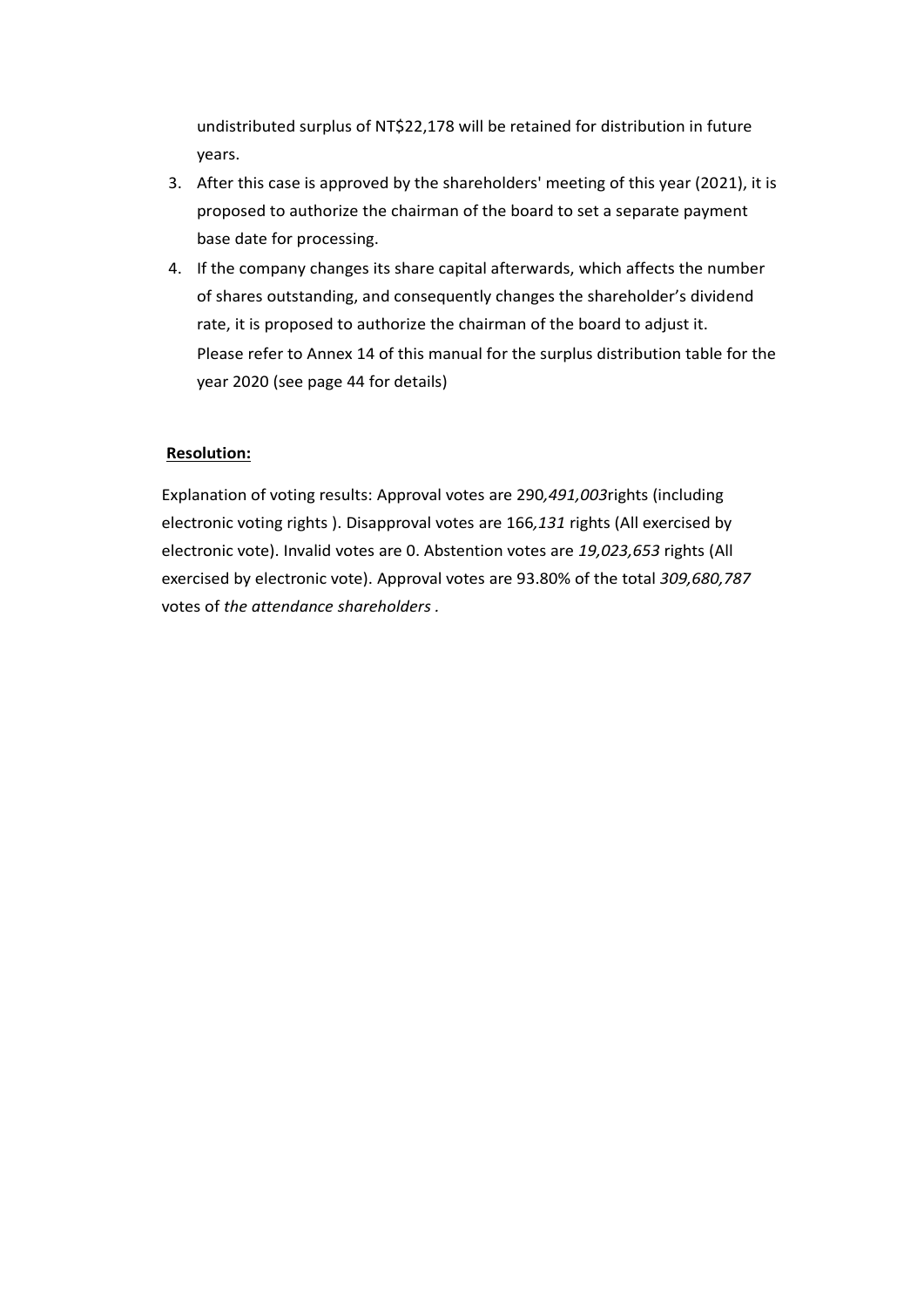## **DISCUSSION AND ELECTION ITEMS**

# **(1) The company's "procedures for obtaining or disposing of assets" amendments are**

### **submitted for approval**

(Proposed by the Board of Directors)

## **Explanatory Notes:**

In order to meet the needs of operation and management, it is proposed to revise the company's "procedures for acquiring or disposing of assets". Please refer to Annex 15 of this manual for the comparison table of revised provisions (see pages 45 to 46 for details), and submit it to the shareholders meeting for approval.Resolution:

Explanation of voting results: Approval votes are 262*,903,776* rights (including electronic voting rights ). Disapproval votes are 27,644,277 rights (All exercised by electronic vote). Invalid votes are 0. Abstention votes are *19,132,734* rights (All exercised by electronic vote). Approval votes are 84.89% of the total *309,680,787* votes of *the attendance shareholders .*

**(2) The company's discussion on the cancellation of the stock release restriction on the original shares held by the affiliated company "iCatch Technology Co., Ltd." that adopts the equity method, is submitted for approval**

(Proposed by the Board of Directors)

### **Explanatory Notes:**

(1) The company passed the following proposal at the extraordinary shareholders meeting on September 12, 2018: The company releases shares and cash from the original shares held by the subsidiary "iCatch Technology Co., Ltd." (hereinafter referred to as "iCatch Company") Transfer of capital increase options to all shareholders of the company. In order to cope with the time schedule of iCatch Company's application for stock listing and to meet the requirements of equity diversification, it is planned to abandon the subscription rights of iCatch Company's cash capital increase and sell the shares of iCatch Company in the following ways: 1. In order to comply with the requirements of applying for listing, the subscription price per share for each subsequent cash increase of iCatch Company shall not be lower than the net value per share of the company's latest financial report verified by an accountant. Investment Co., Ltd. (100% owned subsidiary of the companyhereinafter referred to as Sunplus Venture Capital Co., Ltd.) and Lingxu Investment Co., Ltd. (100% owned subsidiary of the company-hereinafter referred to as Lingxu Investment Company) intend to wholly or partially Relinquish the rights of the original shareholders to subscribe based on their shareholding ratio and transfer the relinquished rights to all shareholders of the company.

2. In the future, if the company disposes part of the shares of iCatch Company at one time or in installments, it will give priority to the shareholders of the company as the transferee. Those who do not subscribe to the shareholders of the company will be beneficial to the future operation and development of iCatch Company.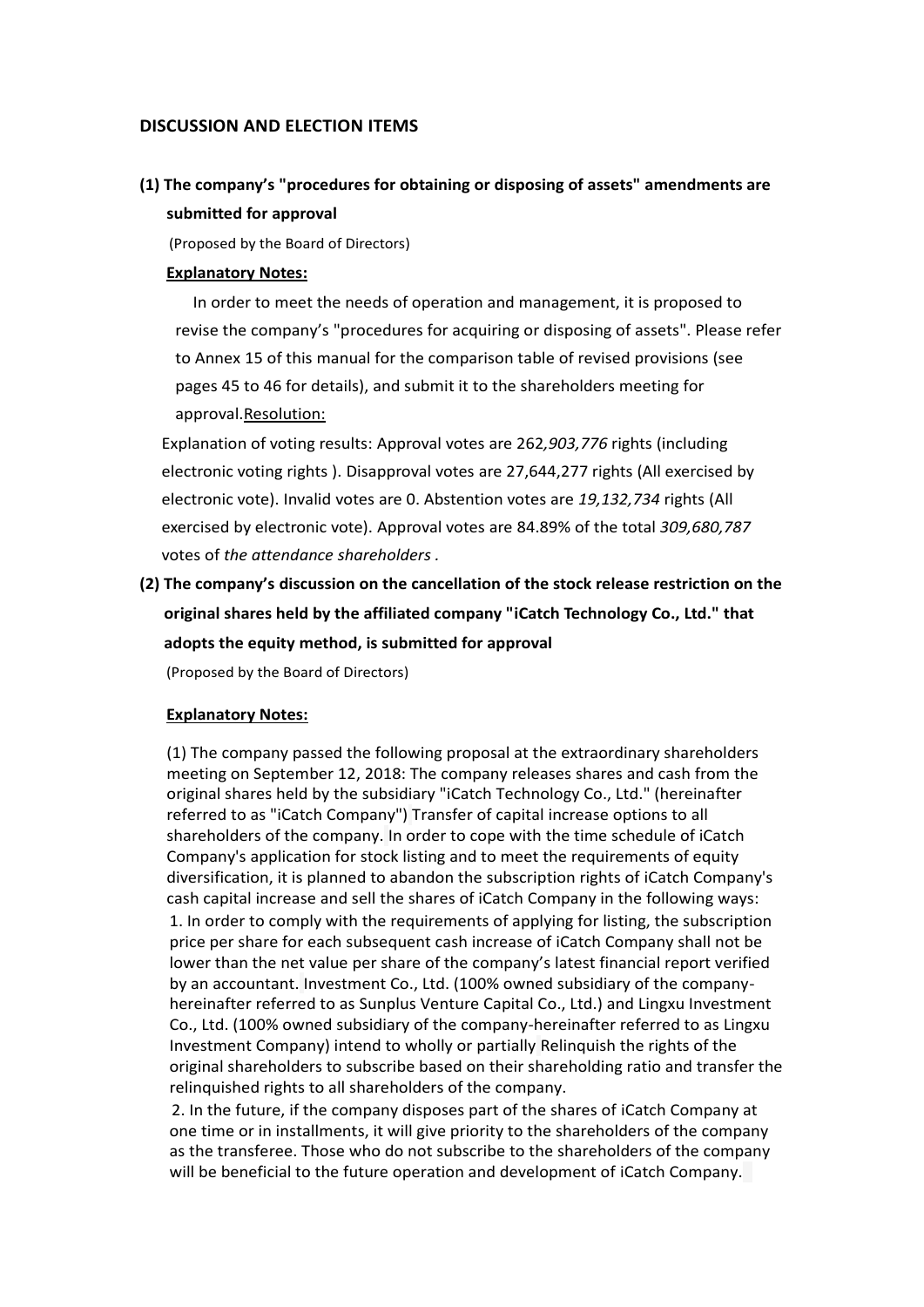Investor principle.

(2) Considering that iCatch Company is now an affiliate of the company that adopts the equity method. Although it is not a subsidiary of the company, the company is still the largest shareholder of iCatch Company. Based on the protection of the company's rights and interests, the long-term development considerations of iCatch Company and specific purposes, every time iCatch Company handles capital increase in cash, if the company, Sunplus Venture Capital Company and Lingxu Investment Company intend to abandon all or part of the original shareholders' holdings Proportionally obtain the right to subscribe, or if the company, Sunplus Ventures and Lingxu Investment Co., Ltd. will dispose of part of Sinding's equity at one time or in installments in the future, the disposal method is not limited to cash, share conversion or open market transactions, etc. Shareholders are requested to agree to change the proposal of the interim shareholders meeting on September 12, 2018 and agree to waive the preemptive right to subscribe for the shares of iCatch Company.

(3) The company's future disposal of iCatch Company's equity will be handled in accordance with the company's "procedures for acquiring or disposing of assets", and shall be submitted to the shareholders meeting for approval.

#### **Resolution:**

Explanation of voting results: Approval votes are290*,166,140* rights (including electronic voting rights ). Disapproval votes are 358*,092* rights (All exercised by electronic vote). Invalid votes are 0. Abstention votes are*19,156,555* rights (All exercised by electronic vote). Approval votes are 93.69% of the total *309,680,787* votes of *the attendance shareholders .*

# **(3) The re-election proposal for the 12th term of the company's directors (including independent directors) is submitted for re-election**

(Proposed by the Board of Directors)

### **Explanatory Notes:**

- (1) The tenth term of the company's 11th directors (including independent directors) is three years, from June 11, 2018 to the expiration of June 10, 2021. It is proposed to be a shareholder in 2021 The regular meeting re-elected the 12th directors (including independent directors).
- (2) According to the company's articles of association, the 12th term of directors intends to elect seven directors (including four independent directors), and all newly elected independent directors will form an audit committee.
- (3) The term of office of the twelfth term of directors (including four independent directors) is three years, from June 7, 2021 to June 6, 2024, and they are eligible for re-election. The eleventh term of directors (including independent directors)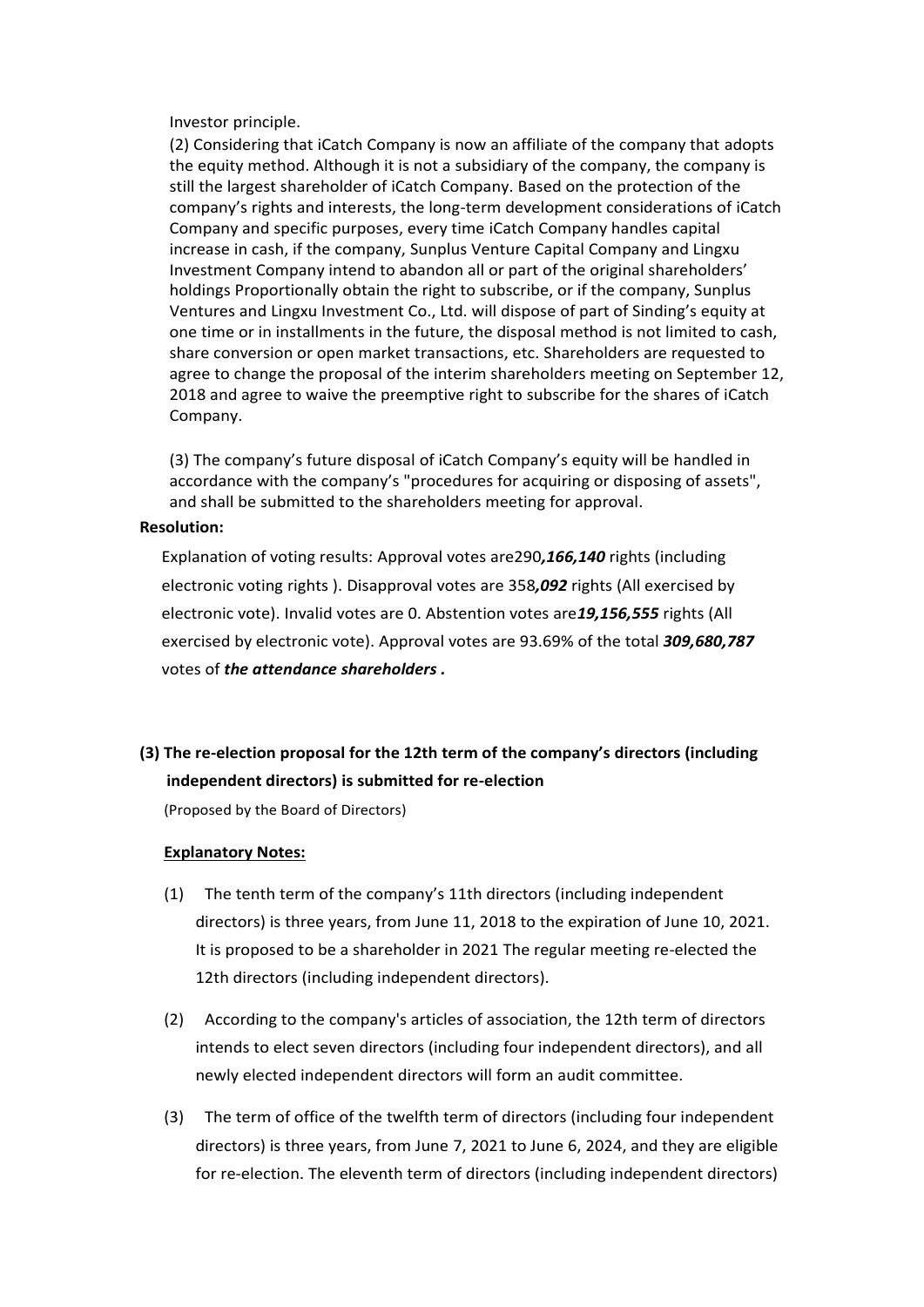will retire from office on June 7, 2021 when the twelfth term of directors is elected.

(4) In accordance with Article 18 of the company's articles of association, seven directors (including four independent directors) are to be elected for the twelfth term, and the candidate nomination system is adopted. The company's board of directors was held on April 21, 2021 to review the qualifications of directors (including independent directors) candidates. The qualifications of directors (including independent directors) candidates were approved at the meeting. The relevant information is set out as follows:

| <b>Serial</b><br>numbe<br>r | <b>Accoun</b><br>t<br>number<br>S | <b>Name</b>          | <b>Number of</b><br>shares held                                                                                                    | <b>Main</b><br>academic<br>(jing)<br>history | <b>Remark</b><br>S | <b>Reasons for</b><br>continuing<br>to<br>nominate<br>independe<br>nt directors<br>for three<br>consecutiv<br>e terms |
|-----------------------------|-----------------------------------|----------------------|------------------------------------------------------------------------------------------------------------------------------------|----------------------------------------------|--------------------|-----------------------------------------------------------------------------------------------------------------------|
| $\mathbf{1}$                | $\mathbf{1}$                      | Huang<br>Zhoujie     | Master of<br>Electrical<br>Engineering,<br>Tsinghua<br>University,<br>Chairman and<br>CEO of<br>Sunplus<br>Technology<br>Co., Ltd. | Director<br>candidate                        |                    | <b>Not</b><br>applicable                                                                                              |
| $\overline{2}$              | $-$                               | Zhan<br>Wenxion<br>g | National<br>Taiwan<br>University<br>Institute of<br>Internation<br>al Business                                                     | Director<br>candidate                        |                    | <b>Not</b><br>applicable                                                                                              |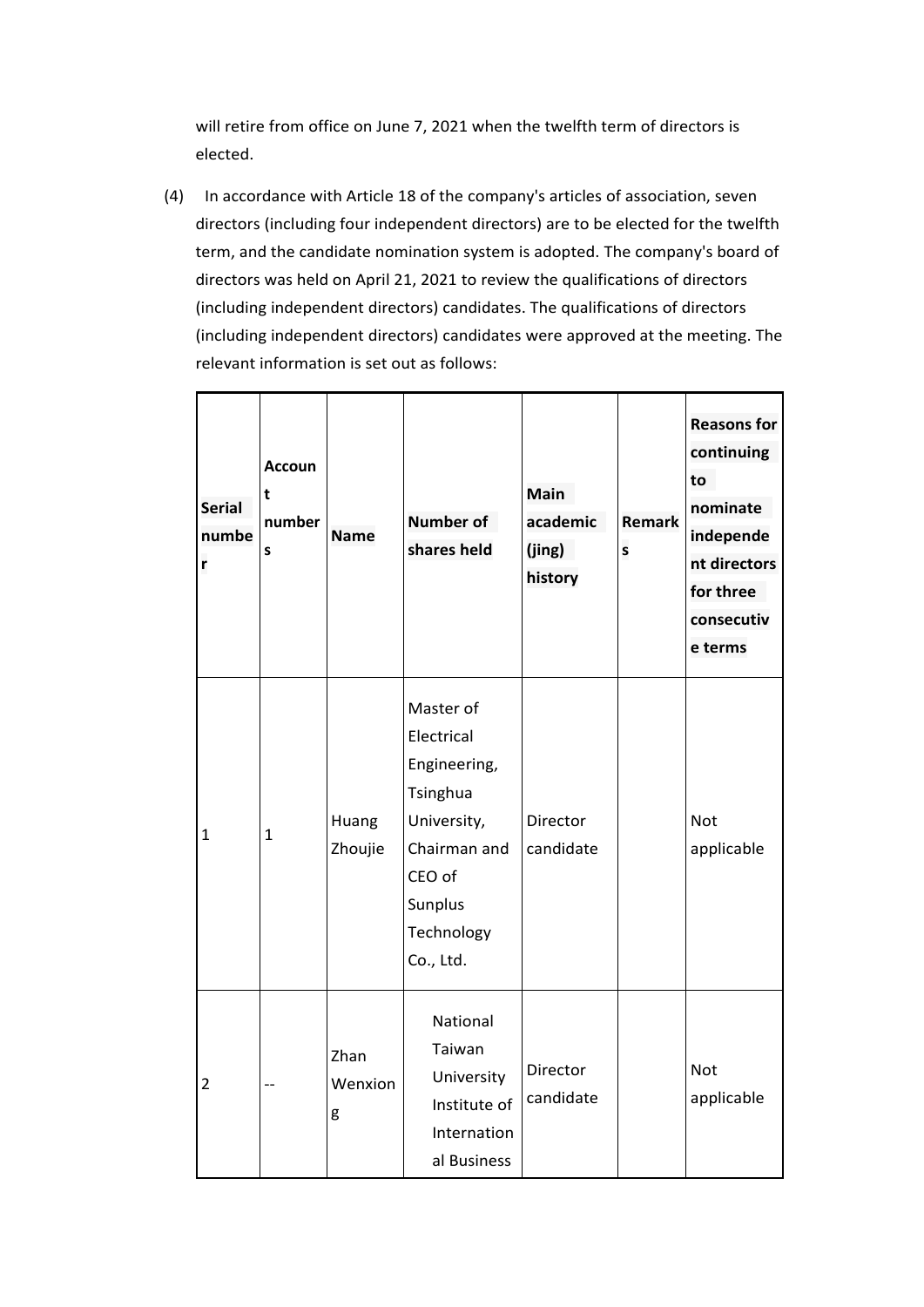|                |   |                                           | Studies,<br>Chairman<br>and<br>General<br>Manager of<br>Xinding<br>Technology<br>Co., Ltd.                                                                                     |                                       |                                                                                                                                                                                                                                                                                                  |
|----------------|---|-------------------------------------------|--------------------------------------------------------------------------------------------------------------------------------------------------------------------------------|---------------------------------------|--------------------------------------------------------------------------------------------------------------------------------------------------------------------------------------------------------------------------------------------------------------------------------------------------|
| 3              | 9 | <b>GLOBAL</b><br><b>VIEW</b><br>CO., LTD. | Director of<br>Sunplus<br>Technology<br>Co., Ltd.                                                                                                                              | Director<br>candidate                 | <b>Not</b><br>applicable                                                                                                                                                                                                                                                                         |
| $\overline{a}$ |   | Wei<br>Zhehe                              | Doctor of<br>Electrical<br>Engineering,<br>University of<br>Washington,<br>Seattle, USA<br>Professor,<br>Department of<br>Electronic<br>Engineering,<br>Jiaotong<br>University | Independe<br>nt director<br>candidate | Considering<br>that Mr.<br>Wei Zhehe<br>has<br>corporate<br>governance<br>experience<br>and is<br>familiar<br>with<br>relevant<br>laws and<br>regulations,<br>and<br>possesses<br>the<br>professiona<br>I technical<br>capabilities<br>of the IC<br>design<br>industry,<br>which is<br>obviously |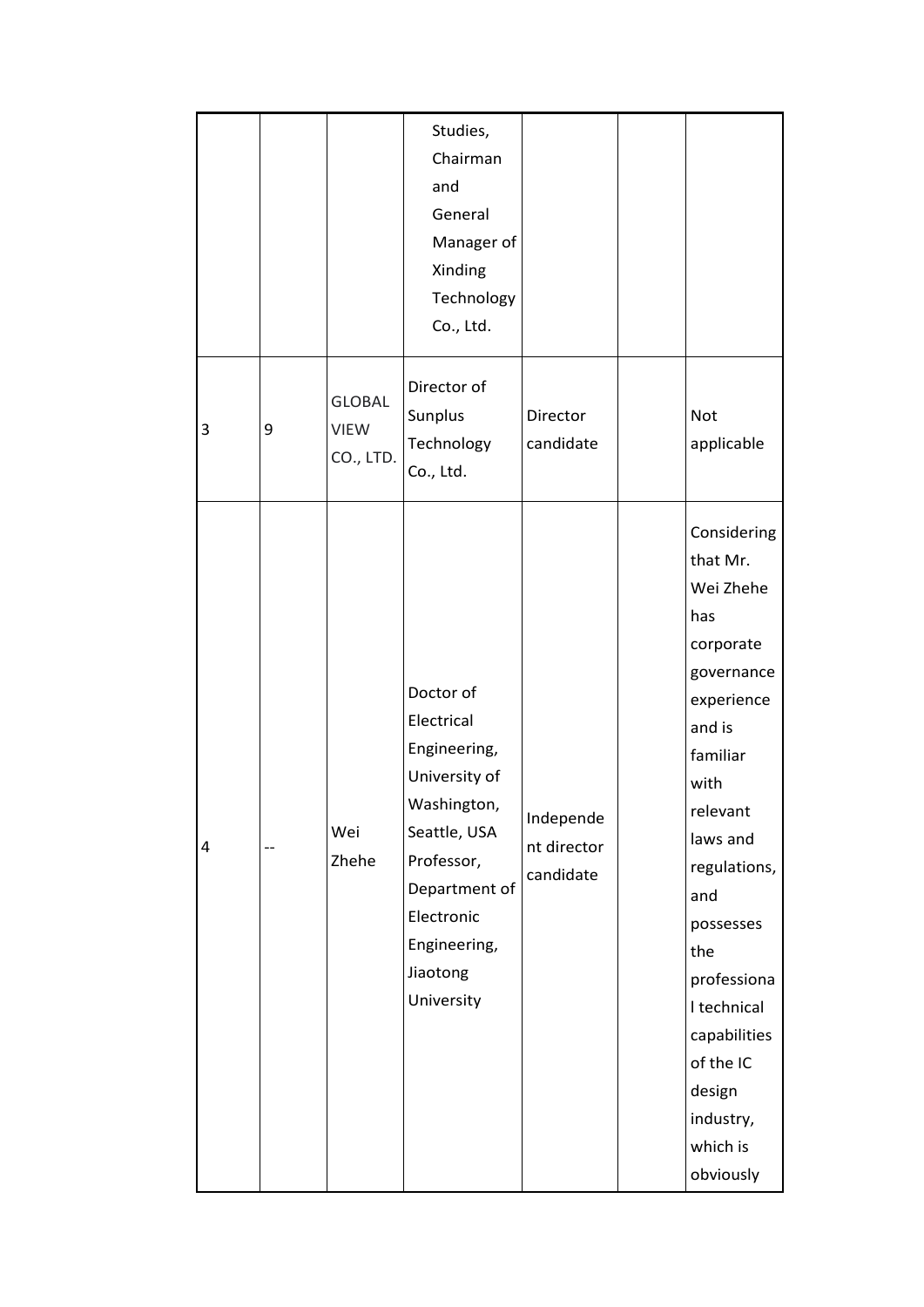|   |     |                |                                                                                                                                                                                                                |                                       | helpful to<br>Sunplus<br>Technology<br>(Stock), Mr.<br>Wei Zhehe<br>is still<br>nominated<br>as one of<br>the<br>independen<br>t director<br>candidates. |
|---|-----|----------------|----------------------------------------------------------------------------------------------------------------------------------------------------------------------------------------------------------------|---------------------------------------|----------------------------------------------------------------------------------------------------------------------------------------------------------|
| 5 | $-$ | Huang<br>Zeren | Master of<br>Finance,<br>National<br>Taiwan<br>University of<br>Science and<br>Technology,<br>Certified<br>Public<br>Accountant<br>and Director of<br>Shengxin<br>United<br>Certified<br>Public<br>Accountants | Independe<br>nt director<br>candidate |                                                                                                                                                          |
| 6 |     | Chen<br>Ruiqi  | Bachelor of<br>Law, National<br>Taiwan<br>University /<br>Master of<br>Science<br>(Technology<br>and Digital                                                                                                   | Independe<br>nt director<br>candidate |                                                                                                                                                          |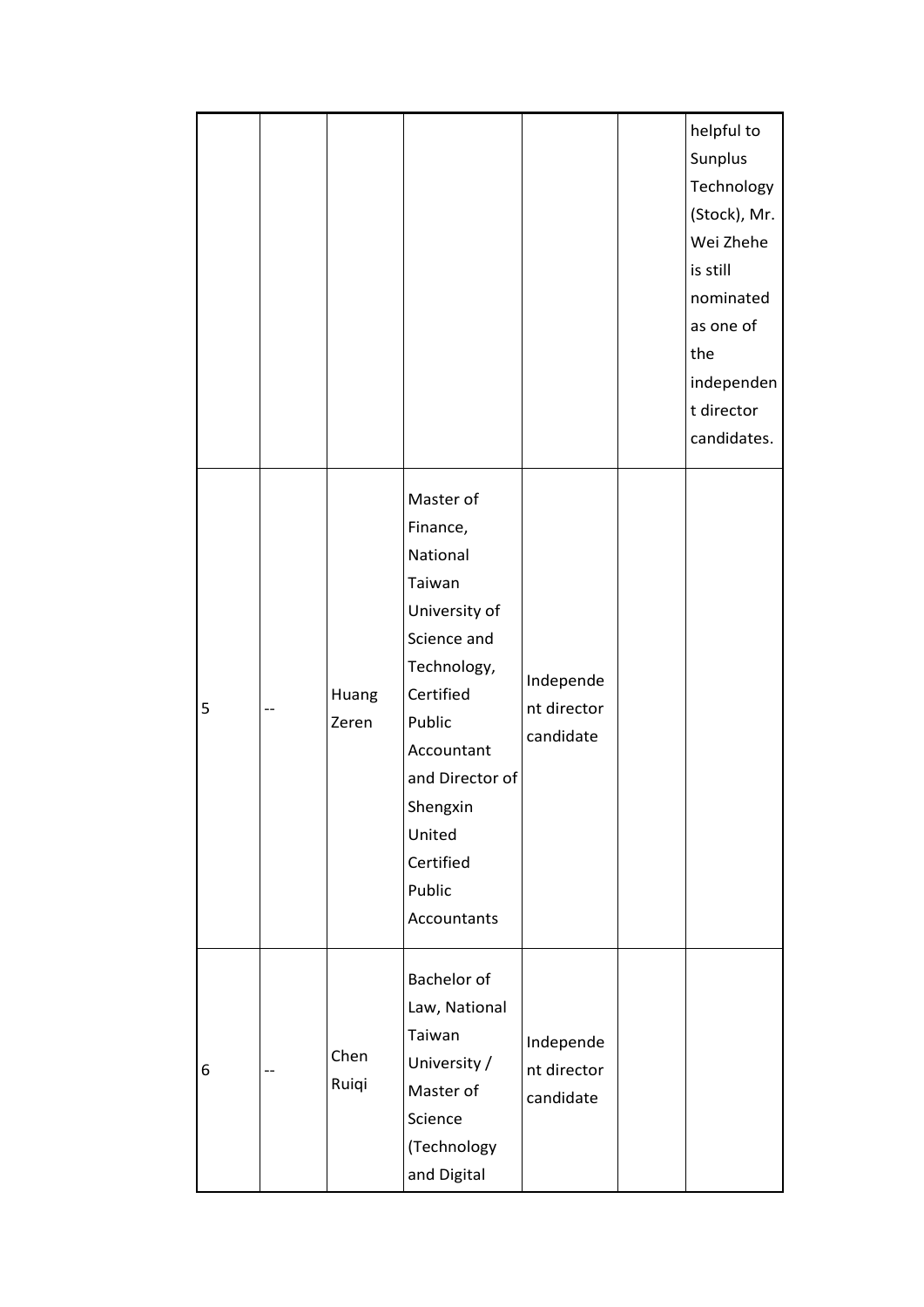|                |                 | Learning<br>Program),<br>Chiao Tung<br>University,<br>Lawyer of<br>Zhongtian<br>International<br>Law Firm           |                                       |  |
|----------------|-----------------|---------------------------------------------------------------------------------------------------------------------|---------------------------------------|--|
| $\overline{7}$ | Guo<br>Congling | Master of<br>Computer<br>Engineering,<br>Penn State<br>University,<br>CEO of<br>Jingzhao<br>Innovation<br>Co., Ltd. | Independe<br>nt director<br>candidate |  |

Please reselect

### Election result:

Elected list

| Job title               | ID         | <b>NAME</b>           | <b>Number of votes</b> |
|-------------------------|------------|-----------------------|------------------------|
| director                | 1          | Huang Zhoujie         | 746,534,712            |
| director                | 9          | GLOBAL VIEW CO., LTD. | 529,694,807            |
| director                | S121154*** | Zhan Wenxiong         | 515,843,688            |
| Independent<br>director | L101566*** | Wei Zhehe             | 57,260,689             |
| Independent<br>director | N120030*** | Huang Zeren           | 56,897,954             |
| Independent<br>director | Q120043*** | <b>Guo Congling</b>   | 56,833,658             |
| Independent<br>director | E125031*** | Chen Ruigi            | 56,83,021              |